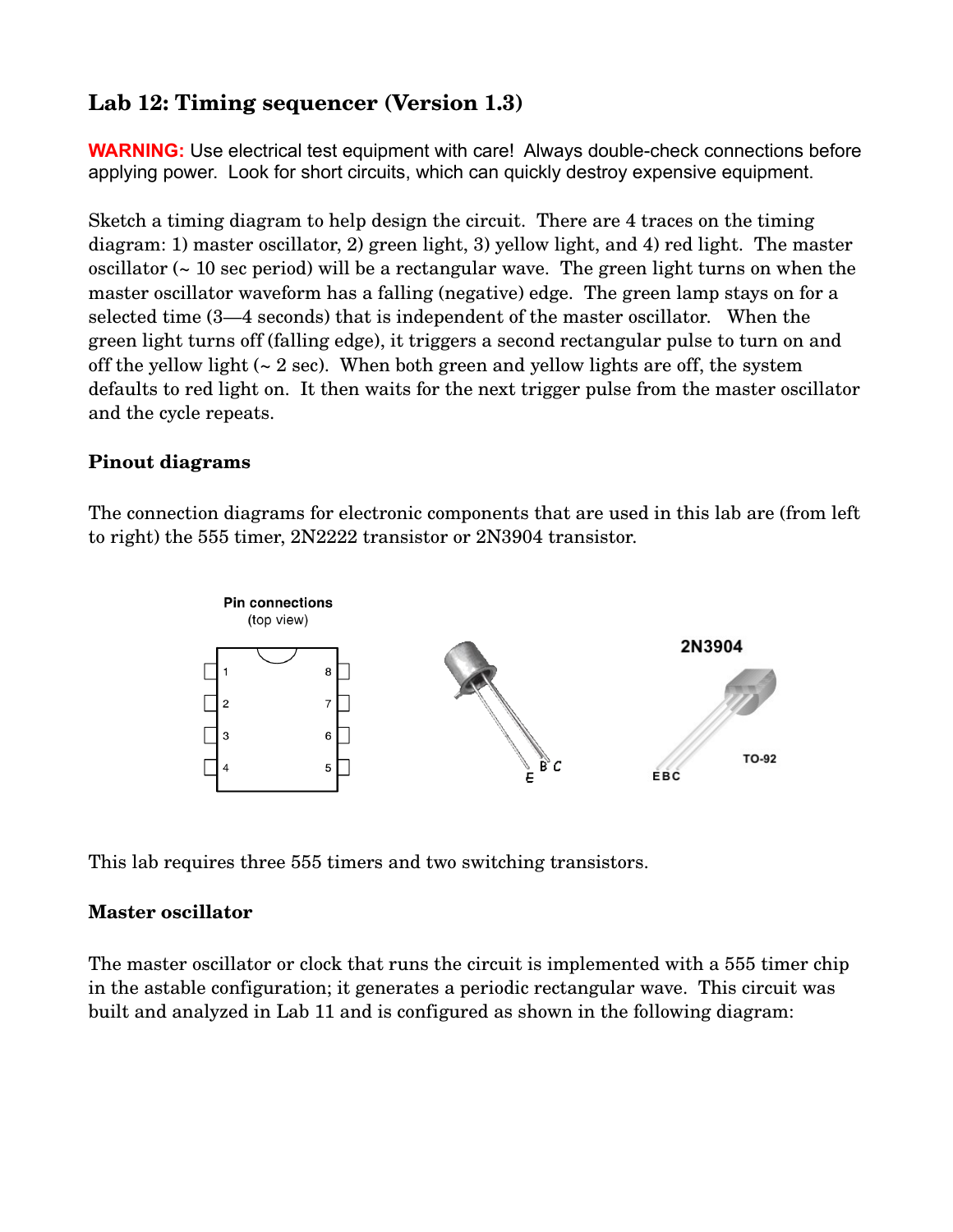

Use the 5V power supply located on the lower left of the Elvis board. Choose the values of R1 (> 1 kΩ), R2, and C to produce a sufficiently long period  $(8-10 \text{ sec})$  with frequency defined as follows:

$$
f = \frac{1.44}{(R1 + 2R2)C}
$$

and positive duty cycle calculated by:

Duty cycle: 
$$
\frac{R1 + R2}{R1 + 2R2}
$$

The duty cycle is not critical, but the circuit will be easier to troubleshoot if it is made much larger than 50%. When configuring 555 timers, it is convenient to run long jumper wires from pins 6 and 7 to an uncluttered area of the breadboard to allow easy component substitution. Confirm proper operation of the master oscillator with the stand-alone oscilloscope and a scope probe. Because the frequencies are small, it is important that the scope input is set on DC coupling.

#### **Single square pulse generator**

The 555 timer can be built in a monostable configuration in which it can be triggered to output a single square pulse. Two separate pulse generators will be used to turn the green and yellow lights on and off. Referring to the following diagram, the pulse duration (green or yellow lamp on-time) is given by:

$$
T = 1.1R1C1
$$

The trigger signal for the green lamp pulser (*not* the yellow lamp) comes from the output of the master oscillator. The trigger point occurs on the negative slope of the oscillator waveform.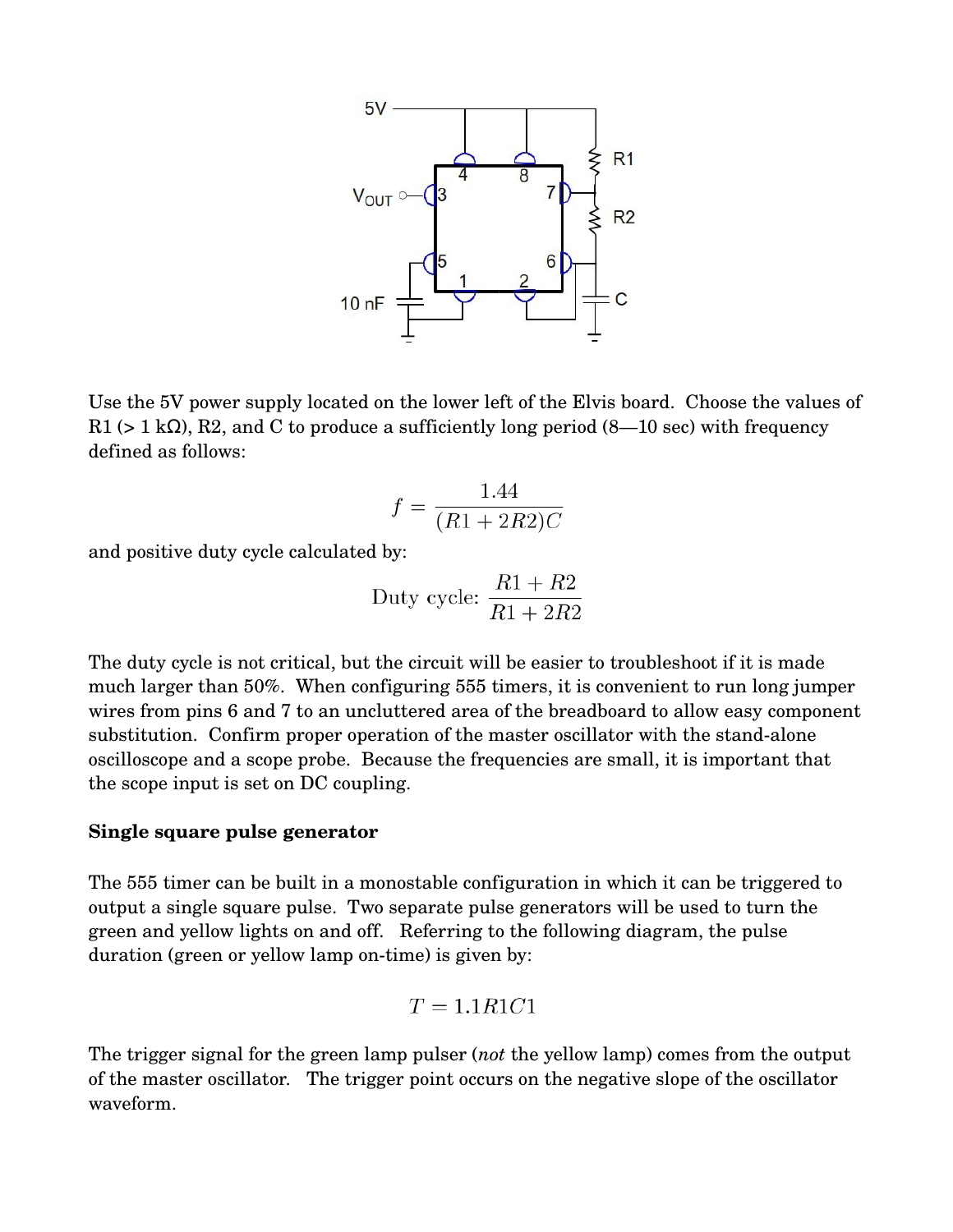

It is important that this trigger signal stays at ground for a time that is less than the pulse it is producing. Otherwise, the output pulse will just invert the trigger pulse. To make sure this stage operates correctly, the input pulse is differentiated with the highpass RC filter defined by R2 and C2. Pin 2 will see only the positive and negative edges of the input waveform on a 5V DC offset. The component values are not critical;  $R2 = 47$ kΩ and C2 at or below 100 nF should work well. Build the green lamp pulse generator and use the scope, a second scope probe on CH 2, and DC coupling to verify that the master oscillator triggers it correctly. Do not connect any of the LEDs until instructed to do so.

The output of this pulse generator will do two things: 1) turn the green LED on and off and 2) trigger the second pulse generator for the yellow LED. When the green LED turns off, it will trigger the second pulse generator. For the second (yellow light) pulse generator, select values of  $R1$  and  $C1$  to get an on-time of about 2 seconds. Use values of R2 and C2 close to that used in the first pulse generator. Verify proper timing operation with the oscilloscope.

Arrange the RYG LEDs in the pattern of a traffic light on the circuit breadboard. The current in each diode should be limited with a 100--200  $\Omega$  series resistor as shown in the diagram. Unlike a resistor, a diode cannot be placed in a circuit arbitrarily. The anode (+ terminal) should be connected to the resistor and the cathode (− terminal) to ground. Proper orientation of the LED can be verified by connecting it through a resistor to the 5V supply. Do not connect any LED to a voltage source without a current limiting resistor in place.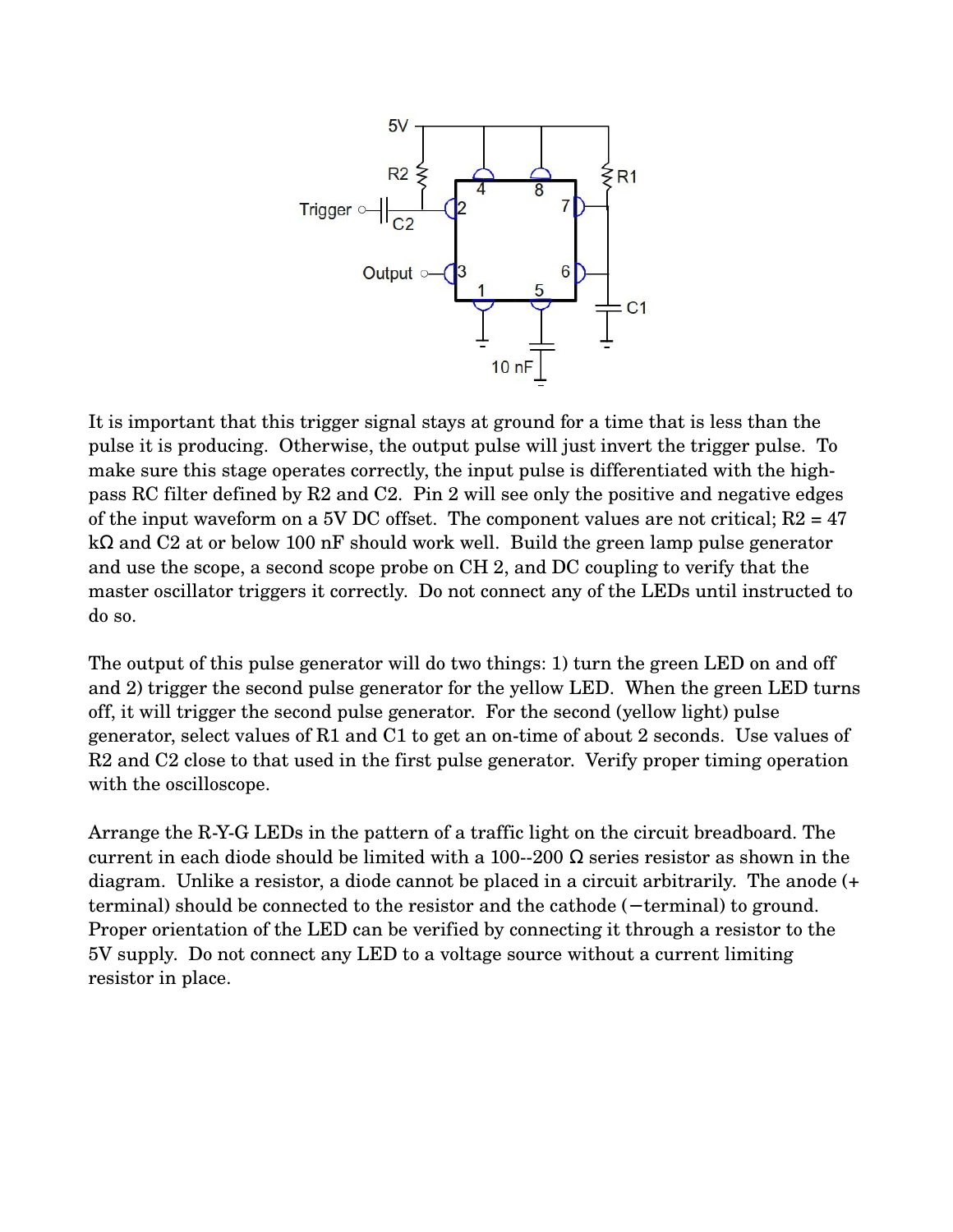

The final step is to wire the logic for the red lamp. This can be done, in principle, with another 555 pulse generator. It is more straightforward and reliable to enable the red light with a logical NOR gate connected to the green and yellow lamp driver pulses. This is done using a transistor switching circuit as described and built in Lab 5.



Use either 2N2222 or 2N3904 NPN bipolar junction transistors (see pin diagrams above) to build the NOR gate. When you have a complete working circuit, have it evaluated by the instructor.

### **Simulation**

Simulate the traffic light circuit in LabView using a State Machine. Download the custom traffic light indicator (light.ctl) from the class website and place it on the Front Panel of your VI (right click on the Front Panel to select a control). On the Block Diagram, it takes a cluster input of three Booleans corresponding to the state (TRUE or FALSE) of the red, yellow, and green LEDs. This indicator is a Strict Type Def with a custom decoration depicting the traffic light structure.

There are several options for implementing the state machine. For example, the indicator can be placed inside or outside the state selector. If the indicator is inside the state selector, a Property Node could be written for each state; the Green Light state would be configured as follows: